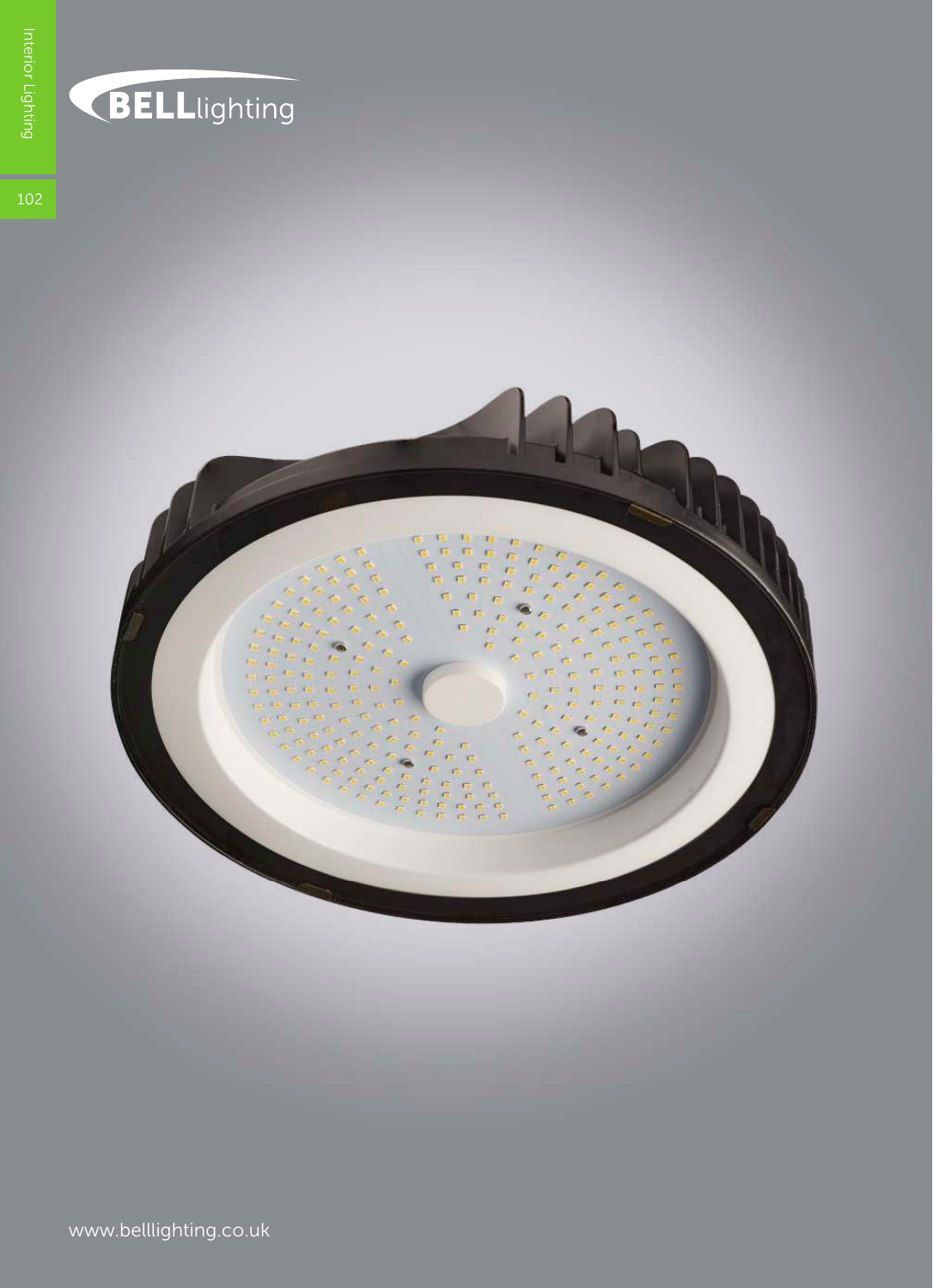# **I lluminamuto**

### Switchable Wattage LED High Bay

The Illumina Muto is our most cost-effective LED High Bay to date.Perfect for all warehouses and factories of any size due to its wattage switchable functionality. This genuine replacement for Metal Halide or Sodium lighting offers 120 lumens per watt and a 3-year guarantee.

- 100/150/200 & 100/120/150 Wattage Switchable
- 120 lm/W
- Genuine Replacement for 150/250/400W Metal Halide or Sodium
- Cool White 4000K
- Perfect for warehousing, large retail and factories
- 120° Beam Angle



LMR80: Maximum 20% of lumen depreciation over rated hours. B10: Maximum 10% of fittings failure rate over rated hours



| 100/150/200W | 100/120/150W     |  |
|--------------|------------------|--|
| 300mm        | 260mm            |  |
| 60mm         | 60 <sub>mm</sub> |  |

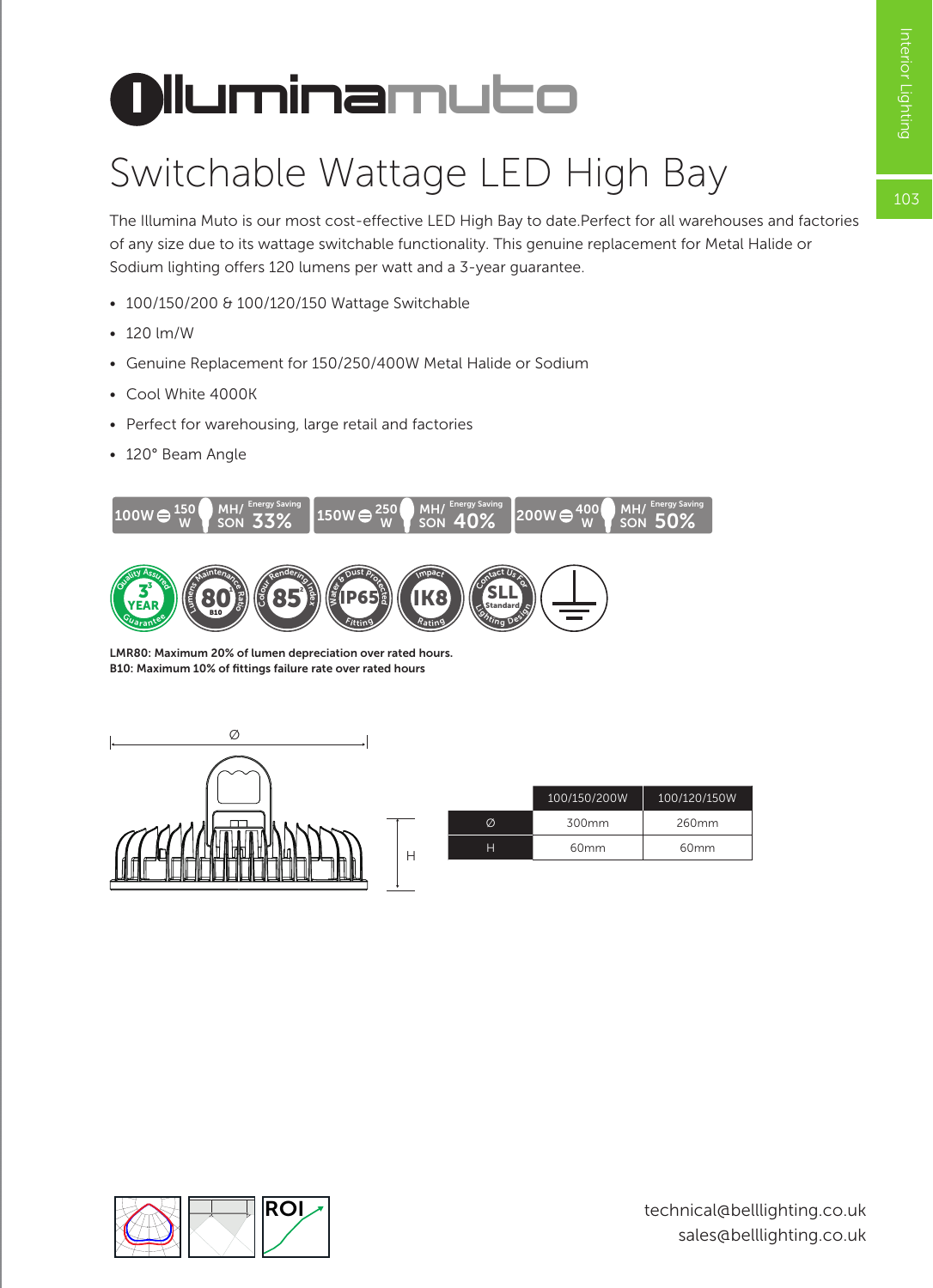# **I lluminamuto**

#### Switchable Wattage LED High Bay

| <b>Technical Specification</b> |                                                              |  |  |  |
|--------------------------------|--------------------------------------------------------------|--|--|--|
| Construction                   | Die Cast Aluminium                                           |  |  |  |
| Driver                         | <b>DOB</b>                                                   |  |  |  |
| LED Chip                       | Seoul Semiconductor                                          |  |  |  |
| IP Rating                      | IP <sub>65</sub>                                             |  |  |  |
| Operating Temp                 | $-30^{\circ}$ C to $+35^{\circ}$ C                           |  |  |  |
| Input Voltage                  | $220 - 240V$                                                 |  |  |  |
| Power Factor                   | > 0.9                                                        |  |  |  |
| CRI                            | 85 - Exceeds EU standard of Ra 70 for Colour Rendering Index |  |  |  |
| LMR.                           | 80 - Exceeds EU standard of 70 for Lumens Maintenance Ratio  |  |  |  |
| Weight                         | 08945 2.9Kg / 08946 2.0Kg                                    |  |  |  |

| Code  | W           | Description                                               | LM.               | Temp                     | Hours |
|-------|-------------|-----------------------------------------------------------|-------------------|--------------------------|-------|
| 08945 | 100/150/200 | 100-200W Illumina Muto<br>Switchable Wattage LED High Bay | 12000/18000/24000 | 4000K                    | 30000 |
| 08946 | 100/120/150 | 100-150W Illumina Muto<br>Switchable Wattage LED High Bay | 11500/13800/17250 | 4000K                    | 30000 |
| 08947 | ۰           | Mounting Bracket for above                                | ۰                 | $\overline{\phantom{a}}$ |       |

<sup>1</sup> Exceeds EU standard of 70 for Lumens Maintenance Ratio<br><sup>2</sup> Exceeds EU standard of RA 70 for Colour Rendering Index

<sup>3</sup> Subject to terms & conditions (Contact Customer Service)

104